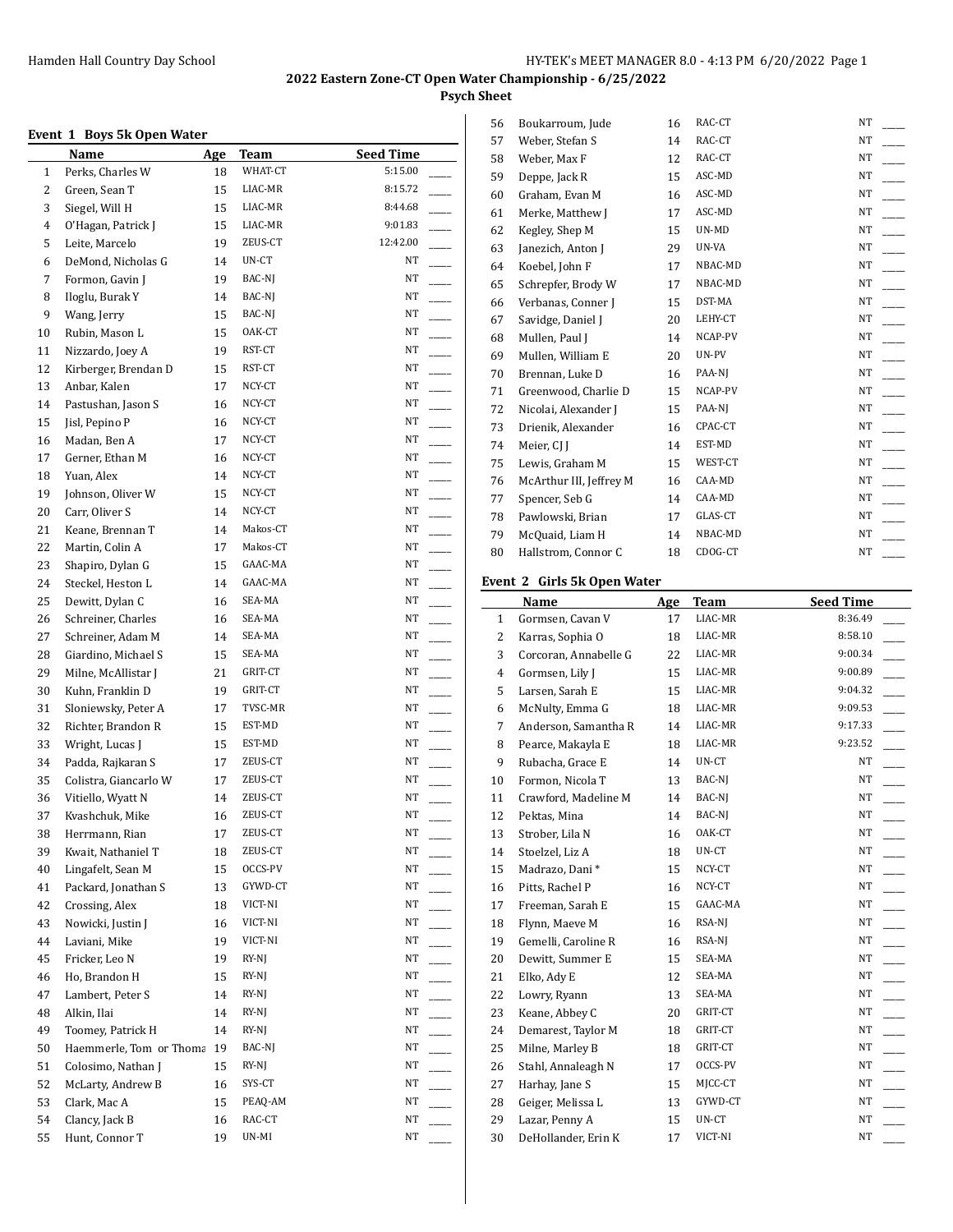#### Hamden Hall Country Day School **Hamden Hall Country Day School** Hy-TEK's MEET MANAGER 8.0 - 4:13 PM 6/20/2022 Page 2

# **2022 Eastern Zone-CT Open Water Championship - 6/25/2022**

# **Psych Sheet**  $\overline{1}$

#### **Event 2 ...(Girls 5k Open Water)**

|    | <b>Name</b>             | Age | <b>Team</b> | <b>Seed Time</b> |
|----|-------------------------|-----|-------------|------------------|
| 31 | Maas, Kaylee A          | 14  | VICT-NI     | NT               |
| 32 | Rourke, Meghan A        | 17  | RY-NJ       | NT               |
| 33 | Briganti, Emma G        | 14  | RY-NJ       | NT               |
| 34 | Haemmerle, Julia F      | 16  | $RY-NI$     | NT               |
| 35 | Kelly, Caroline E       | 16  | RAC-CT      | NT               |
| 36 | Kelly, Bridget          | 15  | RAC-CT      | NT               |
| 37 | Sisca, Layla T          | 14  | RAC-CT      | NT               |
| 38 | Deierlein, Brianna N    | 15  | RAC-CT      | NT               |
| 39 | McKenna, Mary K         | 16  | LIE-MR      | NT               |
| 40 | Monaldo, Aliza F        | 16  | UN-MD       | NT               |
| 41 | Starr, Amelia J         | 14  | ASC-MD      | NT               |
| 42 | Krucoff, Emily J        | 16  | ASC-MD      | NT               |
| 43 | Prior, Sophia J         | 14  | NBAC-MD     | NT               |
| 44 | Vanderloo, Lexie L      | 19  | NCAP-PV     | NT               |
| 45 | Psilopoulos, Andie J    | 16  | NYSA-MR     | NT               |
| 46 | Somers, Allie C         | 16  | HACY-NJ     | NT               |
| 47 | Langmaid, Sarah E       | 14  | LEHY-CT     | NT               |
| 48 | Christensen, Isabelle G | 15  | LEHY-CT     | NT               |
| 49 | Remson, Sandy K         | 20  | UN-CT       | NT               |
| 50 | Gangaway, Megan R       | 16  | LEHY-CT     | NT               |
| 51 | Wehman, Blair R         | 15  | NBAC-MD     | NT               |
| 52 | Brennan, Maddy K        | 13  | PAA-NJ      | NT               |
| 53 | Wood, Augusta D         | 18  | HACC-PV     | NT               |
| 54 | Codd, Lily E            | 18  | CPAC-CT     | NT               |
| 55 | Robredo, Irene          | 15  | GYWD-CT     | NT               |
| 56 | Stephan, Ainsley M      | 14  | CAA-MD      | NT               |
| 57 | Scharper, Grace M       | 15  | NBAC-MD     | NT               |
| 58 | O'Brien, Makenzie M     | 15  | ASC-MD      | NT               |

## **Event 3 Girls 11-12 1k Open Water**

|              | Name                  | Age | Team    | <b>Seed Time</b> |
|--------------|-----------------------|-----|---------|------------------|
| $\mathbf{1}$ | Bronskikh, Valeriia N | 12  | FREE-MR | 15:00.99         |
| 2            | Suharev, Anna M       | 11  | FREE-MR | 15:00.99         |
| 3            | MacLeod, Addison M    | 11  | USAM-AD | 16:57.79         |
| 4            | Newton, Emmy B        | 12  | NMEG-CT | NT               |
| 5            | Edwards, Charlotte    | 11  | NCY-CT  | NT               |
| 6            | Boyle, Zoie T         | 12  | UN-MA   | NT               |
| 7            | Renzoni, Payton M     | 12  | SLAC-CT | NT               |
| 8            | Zaneski, Madison G    | 12  | SLAC-CT | NT               |
| 9            | Beaulieu, Charlotte J | 11  | UN-NE   | NT               |
| 10           | West, Empress I       | 11  | ZEUS-CT | NT               |
| 11           | Asante, Abby O        | 11  | ZEUS-CT | NT               |
| 12           | Packard, Samantha S   | 11  | GYWD-CT | NT               |
| 13           | Bens, Sophia M        | 12  | GYWD-CT | NT               |
| 14           | Dimock, Elizabeth G   | 12  | NMBS-CT | NT               |
| 15           | Sandberg, Ava M       | 11  | NMBS-CT | NT               |
| 16           | Santos, Maria C       | 12  | TP-CT   | NT               |
| 17           | Zakrzewski, Nicole A  | 11  | TP-CT   | NT               |
| 18           | Dexter, Maddie R      | 11  | PAC-CT  | NT               |
| 19           | Dexter, Cassie L      | 11  | PAC-CT  | NT               |
| 20           | Goralnick, Delaney G  | 11  | RAC-CT  | NT               |
| 21           | Valluzzo, Sophia C    | 12  | RAC-CT  | NT               |
| 22           | DiBattista, Alexa M   | 11  | RAC-CT  | NT               |
| 23           | Bull, Wesley          | 11  | EHY-MR  | NT               |
| 24           | Devine, Madison G     | 11  | WYW-CT  | NT               |
| 25           | Kovac, Misha          | 12  | WHAT-CT | NT               |

| 26 | Ahmed-Islam, Mahanur M  | 12 | WHAT-CT | <b>NT</b> |  |
|----|-------------------------|----|---------|-----------|--|
| 27 | Bowers, Savannah R      |    | WHAT-CT | <b>NT</b> |  |
| 28 | Scherber, Emma M        |    | VSYM-CT | NΤ        |  |
| 29 | Noti (Blanchard), Sofia |    | VSYM-CT | <b>NT</b> |  |
| 30 | Duncan, Hailey N        |    | CAA-MD  | NΤ        |  |
| 31 | Sekerak, Aviana M       | 12 | CAA-MD  | NΤ        |  |
| 32 | Leon, Kiera M           |    | GLAS-CT | NΤ        |  |

## **Event 4 Boys 11-12 1k Open Water**

|              | Name                   | Age | <b>Team</b> | Seed Time |
|--------------|------------------------|-----|-------------|-----------|
| $\mathbf{1}$ | Ould Abbou, Rayane M   | 12  | FREE-MR     | 14:00.99  |
| 2            | Liu, Vincent Y         | 12  | FREE-MR     | 14:00.99  |
| 3            | Tkach, Rafael          | 11  | FREE-MR     | 15:00.99  |
| 4            | Koltuk, Denis N        | 11  | FREE-MR     | 15:00.99  |
| 5            | Wolk, Caison M         | 11  | USAM-AD     | 15:39.01  |
| 6            | Royce, Peter           | 12  | BAC-NJ      | NT        |
| 7            | Spoon, Dillon J        | 11  | BAC-NJ      | NT        |
| 8            | Buzinaro, Matt N       | 11  | RST-CT      | NT        |
| 9            | Lyalko, Maksim F       | 11  | Makos-CT    | $\rm{NT}$ |
| 10           | Walz, Quin F           | 12  | SLAC-CT     | $\rm{NT}$ |
| 11           | Alvarado, James        | 11  | SLAC-CT     | NT        |
| 12           | Paulo-Courtney, JD D   | 12  | UN-NE       | NΤ        |
| 13           | Phillips, Camden A     | 12  | UN-NE       | $\rm{NT}$ |
| 14           | Diaz, Gabriel          | 11  | ZEUS-CT     | NT        |
| 15           | Ulrich, Cooper K       | 11  | ZEUS-CT     | NT        |
| 16           | Fay, Zack L            | 11  | MJCC-CT     | NT        |
| 17           | Ellard, Edward C       | 11  | NMBS-CT     | NT        |
| 18           | Ma, Ryan               | 12  | NMBS-CT     | $\rm{NT}$ |
| 19           | Turner, Chase P        | 11  | NMBS-CT     | NT        |
| 20           | Prieres, Matthew       | 12  | RY-NJ       | $\rm{NT}$ |
| 21           | Vangeepuram, Samhith A | 11  | TP-CT       | NT        |
| 22           | Collins, Beckett B     | 12  | TP-CT       | NT        |
| 23           | Keane, Hunter Q        | 12  | PAC-CT      | $\rm{NT}$ |
| 24           | Martin, Thomas C       | 12  | PAC-CT      | NT        |
| 25           | Yong, Joseph*          | 12  | PAC-CT      | NT        |
| 26           | Silva, Tyler*          | 11  | PAC-CT      | $\rm{NT}$ |
| 27           | Nguyen, Michael        | 12  | RAC-CT      | NT        |
| 28           | Prills, Christopher A  | 11  | RAC-CT      | $\rm{NT}$ |
| 29           | Zlotchew, Garik        | 11  | XCEL-NJ     | NT        |
| 30           | Baytin, Stephen A      | 11  | XCEL-NJ     | NT        |
| 31           | Adams, Luke F          | 12  | WYW-CT      | NΤ        |
| 32           | Nazarczuk, Gabriel M   | 11  | WHAT-CT     | $\rm{NT}$ |
| 33           | Talar, Filip           | 12  | WHAT-CT     | NT        |
| 34           | Loureiro, Filipe K     | 12  | RY-NJ       | $\rm{NT}$ |

## **Event 5 Girls 10 & Under 1k Open Water**

|    | Name                  | Age | <b>Team</b>    | <b>Seed Time</b> |
|----|-----------------------|-----|----------------|------------------|
| 1  | Dodd, Lily S          | 10  | BAC-NJ         | NT               |
| 2  | Rubin, Sadie R        | 10  | OAK-CT         | NT               |
| 3  | Mutalik, Nikita R     | 10  | RST-CT         | NT               |
| 4  | Farzaneh, Lily M      | 10  | NCY-CT         | NT               |
| 5  | Blanco, Claudia J     | 9   | NCY-CT         | <b>NT</b>        |
| 6  | Nurenberg, Sophia B   | 10  | NCY-CT         | <b>NT</b>        |
| 7  | Bieliauskaite, Marta  | 10  | NCY-CT         | NT               |
| 8  | Cunningham, Kinsley G | 8   | ESA-MD         | <b>NT</b>        |
| 9  | Sittig, Reagan E      | 10  | <b>CLIP-NE</b> | NT               |
| 10 | Trinceri, Alexa L     | 10  | <b>UN-NE</b>   | NT               |
| 11 | Trinceri, Lilah M     | 9   | UN-NE          | <b>NT</b>        |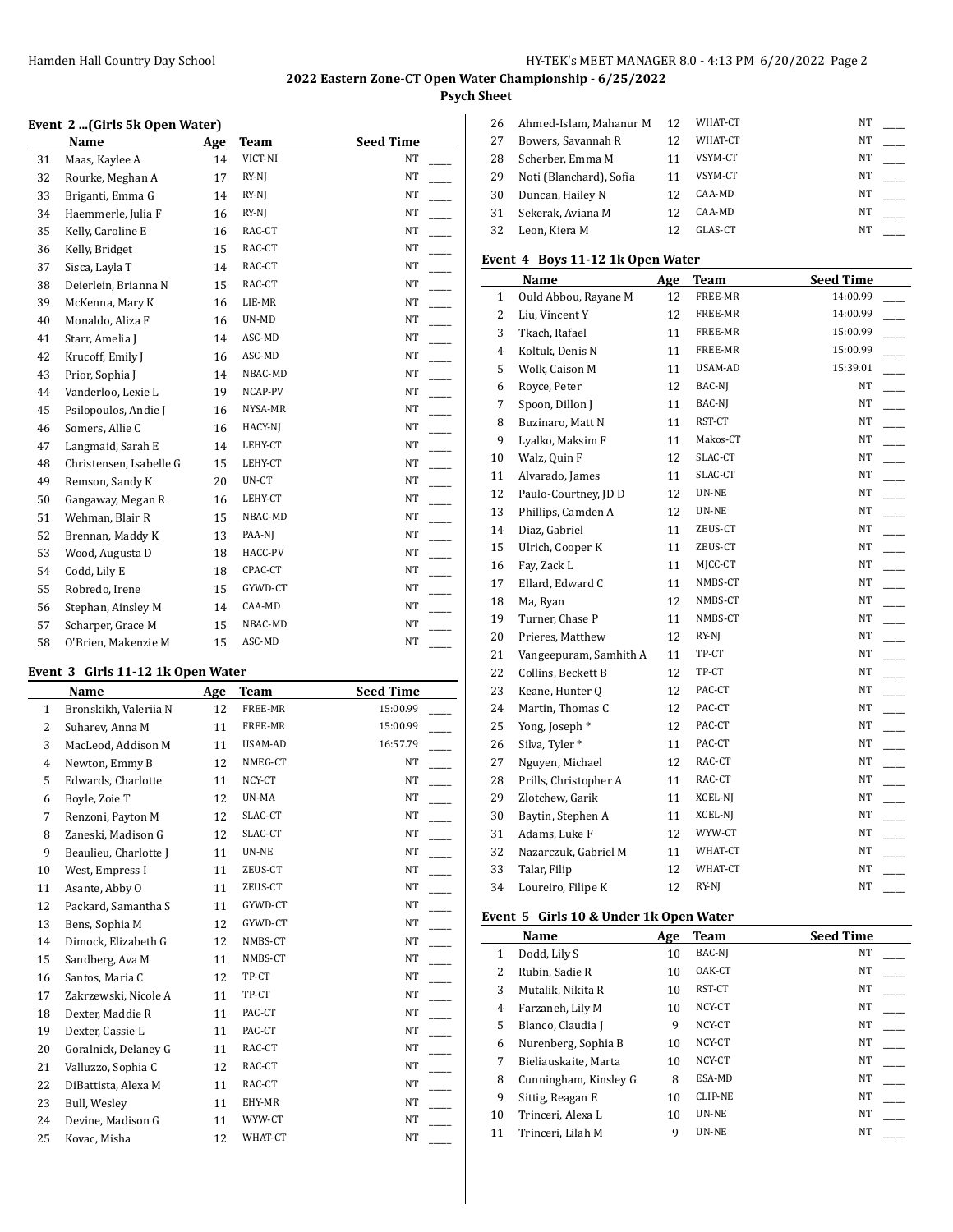**Psych Sheet**

#### **Event 5 ...(Girls 10 & Under 1k Open Water)**

| Name                 | Age | Team    | <b>Seed Time</b> |
|----------------------|-----|---------|------------------|
| Kelly, Maeve A       | 10  | UN-NE   | NT               |
| Stidolph, Stella G   | 10  | ZEUS-CT | NT               |
| Castellanos, Sofia   | 10  | ZEUS-CT | NT               |
| Manchour, Nouhaila   | 9   | ZEUS-CT | NT               |
| Ovares, Isabella P   | 9   | ZEUS-CT | NT               |
| Hawver, Allie T      | 9   | OCCS-PV | NT               |
| Haverly, Laura M     | 10  | MICC-CT | NT               |
| Krasselt, Kayleigh M | 10  | NMBS-CT | NT               |
| Keane, Rebecca G     | 8   | PAC-CT  | NT               |
| Weber, Sophia A      | 10  | RAC-CT  | NT               |
| Garofalo, Alli L     | 10  | RAC-CT  | NT               |
| Yildiz, Chantal L    | 10  | UN-NJ   | NT               |
| Hayas, Mimi H        | 10  | WYW-CT  | NT               |
|                      |     |         |                  |

## **Event 6 Boys 10 & Under 1k Open Water**

|    | Name                  | Age | <b>Team</b> | <b>Seed Time</b> |
|----|-----------------------|-----|-------------|------------------|
| 1  | Xi, Brandon P         | 10  | BAC-NJ      | NT               |
| 2  | Spoon, Jaden D        | 9   | BAC-NJ      | NT               |
| 3  | Kay, Elliot D         | 10  | BAC-NJ      | NT               |
| 4  | Rubio, Matteo         | 8   | RST-CT      | NT               |
| 5  | McCann, Aidan M       | 10  | RST-CT      | NT               |
| 6  | Constandaki, Daniel E | 10  | NCY-CT      | NT               |
| 7  | Bagshaw, Harry J      | 9   | NCY-CT      | NT               |
| 8  | Morse, Jackson R      | 10  | Makos-CT    | NT               |
| 9  | Ovares, Julian D      | 10  | ZEUS-CT     | NT               |
| 10 | Asuncion, Adam E      | 10  | ZEUS-CT     | NT               |
| 11 | Caines, Will H        | 10  | MJCC-CT     | NT               |
| 12 | Maas, Logan S         | 8   | VICT-NI     | NT               |
| 13 | Dimock, Daniel J      | 10  | NMBS-CT     | NT               |
| 14 | Anderson, Aiden A     | 10  | $RY-NI$     | NT               |
| 15 | Rai, Arvin            | 10  | TP-CT       | NT               |
| 16 | Pfrommer, Brayden D   | 10  | SYS-CT      | NT               |
| 17 | Keane, Declan M       | 10  | PAC-CT      | NT               |
| 18 | Mosman, Gus C         | 10  | PAC-CT      | NT               |
| 19 | Farabee, Max C        | 10  | RAC-CT      | NT               |
| 20 | Sykes, Sean S         | 10  | BGNW-MR     | NT               |
| 21 | Yildiz, Timothy H     | 9   | UN-NJ       | NT               |
| 22 | Cunningham, Matt W    | 10  | WYW-CT      | NT               |

#### **Event 7 Girls 11-12 2.5k Open Water**

|              | Name                  | Age | Team    | <b>Seed Time</b> |
|--------------|-----------------------|-----|---------|------------------|
| $\mathbf{1}$ | Cavallo, Mia A        | 12  | UN-CT   | NT               |
| 2            | Martin, Amelia M      | 12  | UN-CT   | NT               |
| 3            | Haywood, Bella M      | 11  | BAC-NJ  | NT               |
| 4            | Dodd, Madeline G      | 12  | BAC-NJ  | NT               |
| 5            | Bogatz, Sabrina C     | 12  | UN-NJ   | NT               |
| 6            | Murzinska, Izabella   | 12  | RST-CT  | NT               |
| 7            | Levitt, Lyla N        | 11  | NCY-CT  | NT               |
| 8            | Bieliauskaite, Emilia | 12  | NCY-CT  | NT               |
| 9            | Knowles, Kaitlyn E    | 12  | NCY-CT  | NT               |
| 10           | Greiner, Campbell     | 11  | NCY-CT  | NT               |
| 11           | Iacono, Kathryn       | 12  | NCY-CT  | NT               |
| 12           | Ridolfi, Leila        | 12  | NCY-CT  | NT               |
| 13           | Chong, Euwen F        | 12  | NCY-CT  | NT               |
| 14           | Doak, Tilly P         | 12  | NCY-CT  | NT               |
| 15           | Buerger, Ainsley B    | 12  | GAAC-MA | NT               |

| 16 | Munski, Isabella K  | 12 | GAAC-MA | NΤ |  |
|----|---------------------|----|---------|----|--|
| 17 | Malkowicz, Sophia C | 11 | PAA-NI  | NΤ |  |
| 18 | Grey, Kylee A       | 12 | WYW-CT  | NT |  |
| 19 | Samson, Kylie       | 12 | RAYS-CT | NT |  |
| 20 | Baek, Isabel S      |    | CAA-MD  | NΤ |  |

#### **Event 8 Boys 11-12 2.5k Open Water**

|              | Name                | Age | Team    | <b>Seed Time</b> |
|--------------|---------------------|-----|---------|------------------|
| $\mathbf{1}$ | Yerragudi, Akshaj R | 12  | RST-CT  | NΤ               |
| 2            | Rubio, Luca A       | 12  | RST-CT  | NΤ               |
| 3            | Wdowik, Adam A      | 12  | RST-CT  | NT               |
| 4            | McGovern, Patrick J | 12  | NCY-CT  | NT               |
| 5            | Sukhani, Saras      | 12  | NCY-CT  | NT               |
| 6            | Magyera, Stephen N  | 11  | NCY-CT  | NT               |
| 7            | Sittig, Carter A    | 12  | UN-NE   | NT.              |
| 8            | Sobecke, Ryan A     | 12  | OCCS-PV | NT               |
| 9            | Hawver, Ethan J     | 11  | OCCS-PV | NT               |
| 10           | Rademacker, Owen W  | 12  | VICT-NI | NT               |
| 11           | Ho, Tristan P       | 12  | $RY-NI$ | NT               |
| 12           | Jerome, Jude C      | 11  | USAM-AD | NT               |
| 13           | Starkey, Daniel M   | 12  | SYS-CT  | NT               |
| 14           | Brown, Oliver W     | 11  | PAA-NJ  | NT.              |
| 15           | Meier, Zac C        | 12  | EST-MD  | NT               |
| 16           | Coyne, Caleb J      | 11  | WHAT-CT | NT               |

#### **Event 9 Girls 13-14 2.5k Open Water**

|                | Name                         | Age | Team     | <b>Seed Time</b> |
|----------------|------------------------------|-----|----------|------------------|
| 1              | Beach, Emmy L                | 14  | ARAC-CT  | 39:20.00         |
| 2              | Foito, Avery L               | 13  | ARAC-CT  | 39:59.99         |
| 3              | Chazov, Pelagia              | 14  | FREE-MR  | 43:00.99         |
| $\overline{4}$ | Esposito, Grace A            | 13  | FREE-MR  | 43:00.99         |
| 5              | Goncharuk, Aba E             | 13  | FREE-MR  | 59:00.99         |
| 6              | Campbell, Julia R            | 13  | UN-CT    | NT               |
| 7              | Maynard, Peyton L            | 13  | NMEG-CT  | NΤ               |
| 8              | Mladsi, Mia R                | 14  | RST-CT   | NT               |
| 9              | Clark, Alyssa M              | 13  | RST-CT   | NT               |
| 10             | Greiner, Maggie <sup>*</sup> | 13  | NCY-CT   | NT               |
| 11             | Edwards, Olivia E            | 13  | NCY-CT   | <b>NT</b>        |
| 12             | Levey, Mia R                 | 13  | NCY-CT   | NT               |
| 13             | Frey, Mary A                 | 14  | NCY-CT   | NT               |
| 14             | Savelli, Eliana E            | 14  | NCY-CT   | NT               |
| 15             | Vesey, Caroline G            | 13  | Makos-CT | NT               |
| 16             | Fusco, Francesca V           | 14  | Makos-CT | NΤ               |
| 17             | Suter, Caroline L            | 14  | Makos-CT | NT               |
| 18             | Wennerholm, Angela L         | 14  | Makos-CT | NT               |
| 19             | Petertonjes, Zoe*            | 14  | Makos-CT | NT.              |
| 20             | Simonetti, Elsa B            | 14  | GAAC-MA  | NT               |
| 21             | Hayes, Mira C                | 14  | GAAC-MA  | NΤ               |
| 22             | Jones, Camryn L              | 13  | UN-MA    | NT               |
| 23             | Pamula, Julia S              | 13  | RSA-NJ   | <b>NT</b>        |
| 24             | Gordon, Olivia M             | 13  | SLAC-CT  | NΤ               |
| 25             | Ruffo, Madi G                | 13  | SLAC-CT  | NT               |
| 26             | Forristall, Olive E          | 13  | SLAC-CT  | NT               |
| 27             | Hoban, Colleen M             | 13  | SLAC-CT  | NT               |
| 28             | Hoban, Meghan C              | 13  | SLAC-CT  | NT               |
| 29             | Casalinuovo, Alyssa L        | 14  | TVSC-MR  | NT               |
| 30             | Fedor, Kate O                | 14  | ZEUS-CT  | NT               |
| 31             | Zullo, Francesca I           | 13  | ZEUS-CT  | <b>NT</b>        |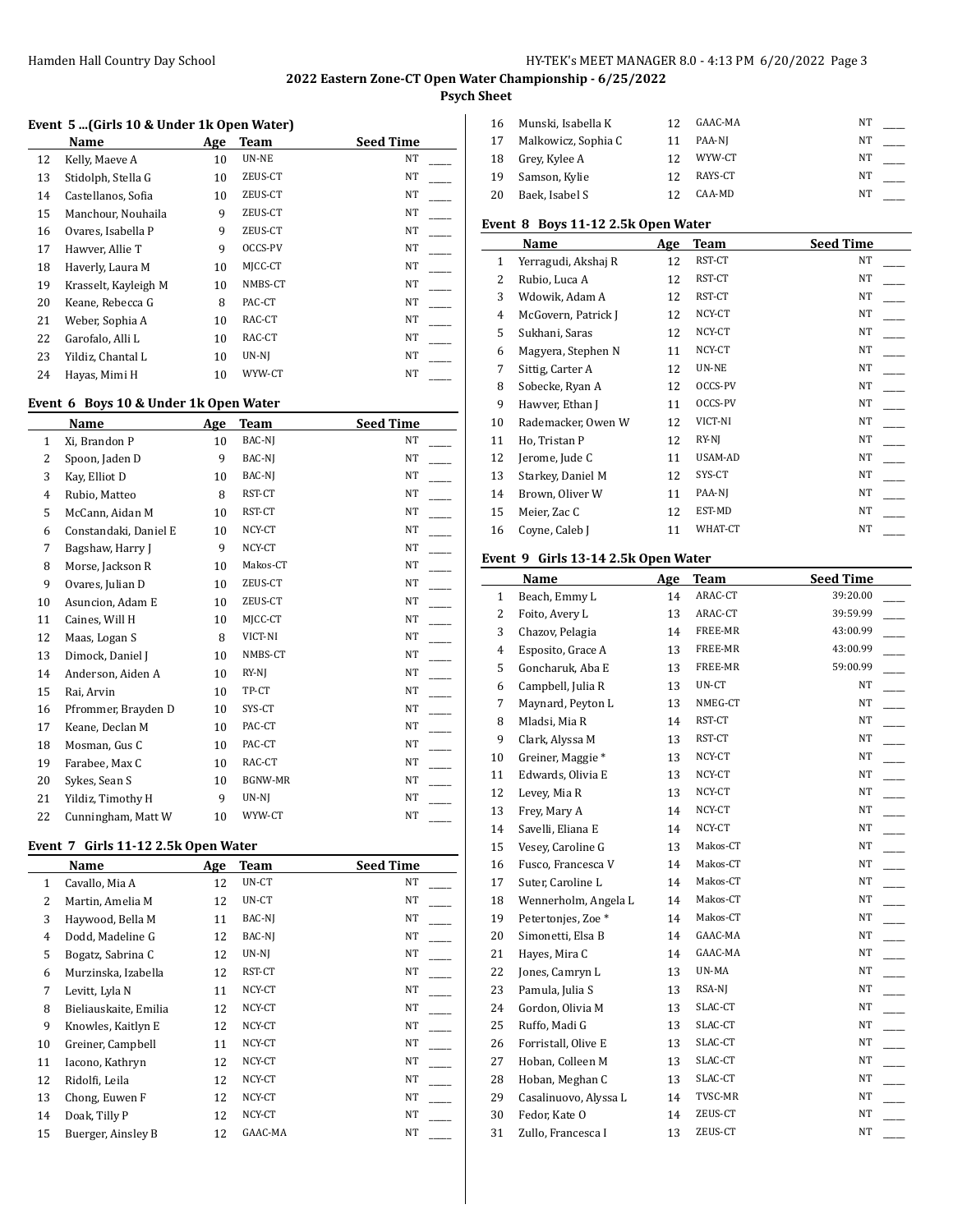# **Psych Sheet**

 $\overline{1}$ 

| Event 9 (Girls 13-14 2.5k Open Water) |  |  |  |  |  |
|---------------------------------------|--|--|--|--|--|
|---------------------------------------|--|--|--|--|--|

|    | Name                      | Age | <b>Team</b>   | <b>Seed Time</b>               |
|----|---------------------------|-----|---------------|--------------------------------|
| 32 | Cunniffe, Isla G          | 14  | ZEUS-CT       | NΤ                             |
| 33 | Gies, Caroline C          | 13  | ZEUS-CT       | NΤ                             |
| 34 | Goldstein, Sabrina G      | 13  | ZEUS-CT       | NΤ                             |
| 35 | West, Makeda D            | 14  | ZEUS-CT       | NΤ                             |
| 36 | Holden, Ryann N           | 14  | ZEUS-CT       | NΤ                             |
| 37 | Oliver, Olivia A          | 14  | OCCS-PV       | NΤ                             |
| 38 | Hawver, Gabby L           | 13  | OCCS-PV       | NΤ<br>÷.                       |
| 39 | Robinette, Ally C         | 14  | OCCS-PV       | NΤ                             |
| 40 | Stahl, Kayeleagh E        | 13  | OCCS-PV       | NΤ<br>$\overline{a}$           |
| 41 | Ridge, Siri L             | 14  | OCCS-PV       | NΤ<br>$\overline{\phantom{a}}$ |
| 42 | Cassada, Eliza S          | 14  | OCCS-PV       | NΤ                             |
| 43 | Grabowski, Arielle M      | 14  | OCCS-PV       | NΤ<br>$\overline{\phantom{a}}$ |
| 44 | Adelman, Sophia           | 13  | MJCC-CT       | NΤ<br>L.                       |
| 45 | Harhay, Lyla F            | 13  | MJCC-CT       | NΤ<br>$\overline{\phantom{a}}$ |
| 46 | Haverly, Claire E         | 14  | MJCC-CT       | $\overline{a}$<br>NΤ           |
| 47 | Alonzo, Rosie J           | 14  | MJCC-CT       | $\overline{\phantom{a}}$<br>NΤ |
| 48 | Guzman-Milligan, Isabel L | 14  | GYWD-CT       | NΤ<br>$\overline{\phantom{a}}$ |
| 49 | Fedoronko, Ilse O         | 13  | GYWD-CT       | NΤ<br>$\overline{a}$           |
| 50 | Gilbert, Natalie J        | 13  | VICT-NI       | NΤ<br>$\overline{a}$           |
| 51 | Cherniske, Lucy C         | 13  | NMBS-CT       | NΤ                             |
| 52 | Douglas, Keira K          | 13  | NMBS-CT       | NΤ                             |
| 53 | Bargellini, Victoria G    | 13  | NMBS-CT       | NΤ<br>$\overline{\phantom{a}}$ |
| 54 | Zhang, Kimberly           | 14  | RY-NJ         | NΤ                             |
| 55 | Kopp, Izzy S              | 14  | RY-NJ         | NΤ<br>$\overline{\phantom{a}}$ |
| 56 | Santos, Lilly G           | 14  | RY-NJ         | NΤ<br>L.                       |
| 57 | Okawa-O'Connell, Coco N   | 14  | UN-NJ         | NΤ                             |
| 58 | Markoja, Addison          | 14  | Mnbb Seals-CT | $\overline{a}$<br>NΤ           |
| 59 | Gajda, Julia              | 14  | Mnbb Seals-CT | $\overline{a}$<br>NΤ           |
| 60 | MacLeod, Angelina M       | 13  | USAM-AD       | NΤ                             |
| 61 | Yawman, Danielle A        | 13  | TP-CT         | NΤ                             |
| 62 | Baker, Deirdre A          | 13  | TP-CT         | NΤ<br>÷.                       |
| 63 | Etters, Reese K           | 14  | PAC-CT        | NΤ                             |
| 64 | Dickens, Sophia N         | 14  | PAC-CT        | NΤ<br>$\overline{a}$           |
| 65 | Arencibia, Juliette L     | 13  | RAC-CT        | NΤ<br>$\overline{\phantom{a}}$ |
| 66 | Nguyen, Lizzie            | 13  | RAC-CT        | NΤ                             |
| 67 | Hinkley, Kiera A          | 14  | RAC-CT        | NΤ                             |
| 68 | Zurolo, Bella A           | 13  | RAC-CT        | NΤ                             |
| 69 | Damico, Grace E           | 14  | HHAC-CT       | NΤ                             |
| 70 | Black-Wright, Emily       | 13  | SWST-NJ       | NΤ                             |
| 71 | Ewing, Libby R            | 13  | BB-NJ         | NΤ                             |
| 72 | Daukas, Emily M           | 14  | CDOG-CT       | NΤ                             |
| 73 | Schroeder, Audrey G       | 14  | ECCC-MA       | NΤ                             |
| 74 | Schwartz, Dani            | 14  | WRAT-CT       | NΤ<br>$\overline{\phantom{a}}$ |
| 75 | Grey, Mackenzie P         | 13  | WYW-CT        | NΤ                             |
| 76 | Costa, Ceci C             | 13  | WYW-CT        | NΤ<br>$\overline{a}$           |
| 77 | Nordquist, Claire E       | 13  | WHAT-CT       | NΤ<br>$\overline{\phantom{a}}$ |
| 78 | Krebs, Heather K          | 13  | WHAT-CT       | NΤ                             |
| 79 | Cogle, Maleah G           | 13  | WHAT-CT       | NΤ<br>$\overline{\phantom{a}}$ |
| 80 | Parker, Sydney E          | 14  | WHAT-CT       | NΤ                             |
| 81 | Omar, Sara M              | 14  | WHAT-CT       | NΤ                             |
|    |                           |     |               |                                |

# **Event 10 Boys 13-14 2.5k Open Water**

| Name              | Age | Team    | <b>Seed Time</b> |
|-------------------|-----|---------|------------------|
| Badovych, Andriy  |     | FREE-MR | 42:00.99         |
| Korenblit, Liam R | 13  | FREE-MR | 43:00.99         |
| Temni, Matthew    |     | FREE-MR | 45:00.99         |

| 4        | Liu, Dylan Y                                | 14 | FREE-MR  | 49:00.99 |
|----------|---------------------------------------------|----|----------|----------|
| 5        | McDonnell, Cole                             | 14 | FINS-CT  | NΤ       |
| 6        | Bishop, Nolan R                             | 14 | FINS-CT  | NT       |
| 7        | Tscheppe, Charles F                         | 13 | UN-CT    | NΤ       |
| 8        | MetCalfe, Noah J                            | 13 | UN-CT    | NΤ       |
| 9        | Arora, Rian                                 | 14 | BAC-NJ   | NΤ       |
| 10       | Ecklund, Jack A                             | 14 | BAC-NJ   | NΤ       |
| 11       | Guilcapi, Dylan J                           | 13 | BAC-NJ   | NΤ       |
| 12       | Adragna, Carter F                           | 14 | RST-CT   | NΤ       |
| 13       | Clark, Connor T                             | 13 | RST-CT   | NΤ       |
| 14       | Wilk, Christian J                           | 14 | RST-CT   | NT       |
| 15       | Eannotti, Mason W                           | 13 | RST-CT   | NT       |
| 16       | Rubio, Giancarlo R                          | 13 | RST-CT   | NΤ       |
| 17       | Hite, Alex J                                | 14 | RST-CT   | NT       |
| 18       | El Hattab, Rayan A                          | 13 | NCY-CT   | NΤ       |
| 19       | Chesnais, Nicolas R                         | 14 | NCY-CT   | NΤ       |
| 20       | Delong, David D                             | 14 | NCY-CT   | NT       |
| 21       | Muller, Christopher T                       | 13 | NCY-CT   | NΤ       |
| 22       | Ettinger, Michael T                         | 13 | NCY-CT   | NΤ       |
| 23       | Cedor, Nathan D                             | 14 | Makos-CT | NT       |
| 24       | Rasmussen, Marcus L                         | 13 | GAAC-MA  | NT       |
| 25       | Huang, Nate B                               | 14 | SLAC-CT  | NΤ       |
| 26       | Campbell, Grant H                           | 14 | SLAC-CT  | NT       |
| 27       | Dickens, Gregory S                          | 13 | SLAC-CT  | NT       |
| 28       | Funk, JJ J                                  | 13 | SLAC-CT  | NT       |
| 29       | Beaudoin, Brandan J                         | 14 | SLAC-CT  | NT       |
| 30       | Orshank, Eric D                             | 13 | SLAC-CT  | NΤ       |
|          |                                             |    | TVSC-MR  | NΤ       |
| 31<br>32 | Sommerstad, Ryan T<br>Casalinuovo, Johnny A | 14 | TVSC-MR  | NΤ       |
|          |                                             | 14 | EST-MD   | NΤ       |
| 33       | Mislow, Jack F                              | 14 | EST-MD   | NΤ       |
| 34       | Wickham, Zeke B                             | 13 |          |          |
| 35       | Grendysz, Carter D                          | 13 | OCCS-PV  | NΤ       |
| 36       | White, Donovan C                            | 13 | OCCS-PV  | NΤ       |
| 37       | Sullivan, Quinn T                           | 13 | OCCS-PV  | NΤ       |
| 38       | Haslem, Bryce G                             | 13 | OCCS-PV  | NT       |
| 39       | Ackerman, Jack M                            | 13 | MJCC-CT  | NΤ       |
| 40       | Korkmaz, Tony D                             | 13 | MJCC-CT  | NΤ       |
| 41       | Harris, Wesley S                            | 13 | VICT-NI  | NT       |
| 42       | Marrazzo, Lucas G                           | 13 | RY-NJ    | NT       |
| 43       | Stoika, Andrian T                           | 13 | RY-NJ    | NΤ       |
| 44       | Jerome, Christian V                         | 13 | USAM-AD  | NΤ       |
| 45       | Isacson, Jacob D                            | 14 | SYS-CT   | NT       |
| 46       | Starkey, Thomas M                           | 14 | SYS-CT   | NΤ       |
| 47       | Mascolo, Anthony G                          | 14 | UN-CT    | NΤ       |
| 48       | Goralnick, Liam J                           | 13 | RAC-CT   | NΤ       |
| 49       | Sykes, Ryan R                               | 13 | BGNW-MR  | NΤ       |
| 50       | Ottavio, Aucklan R                          | 13 | WEST-CT  | NΤ       |
| 51       | Pinchbeck, Gregory E                        | 13 | WYW-CT   | NΤ       |
| 52       | Lam, Ethan                                  | 13 | WYW-CT   | NΤ       |
| 53       | Cunningham, Jack J                          | 13 | WYW-CT   | NT       |
| 54       | Dwyer, John D                               | 14 | WHAT-CT  | NT       |
| 55       | Vale, Owen T                                | 14 | WHAT-CT  | NT       |
| 56       | Luo, Alex Y                                 | 13 | WHAT-CT  | NT       |
| 57       | Michitti, Matthew*                          | 14 | WHAT-CT  | NΤ       |
| 58       | Rajesh, Shreysht                            | 13 | WHAT-CT  | NΤ       |
| 59       | Leon, Caleb                                 | 14 | GLAS-CT  | NT       |
| 60       | Franco, Alessandro D                        | 14 | GLAS-CT  | NT       |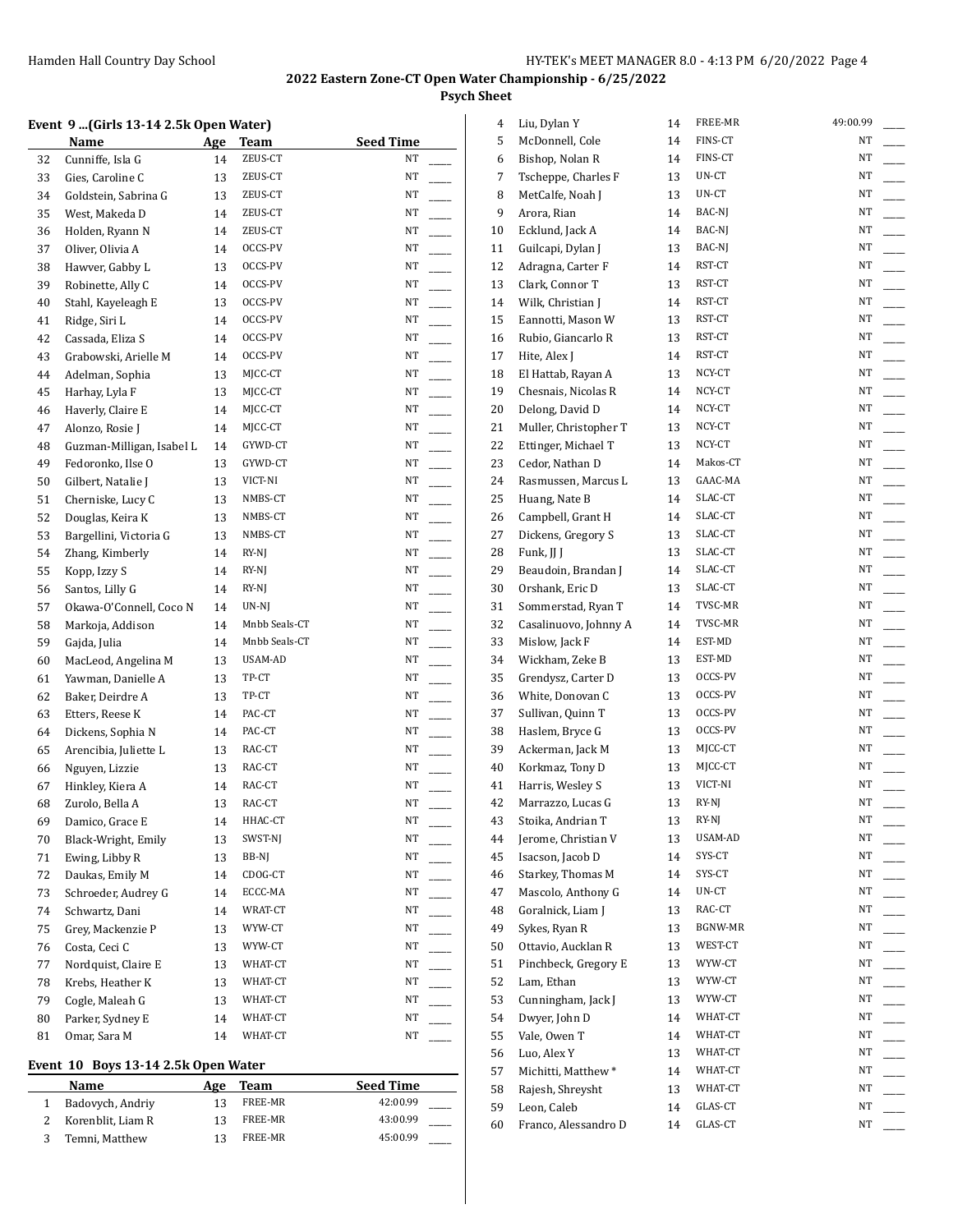# **Psych Sheet**

#### **Event 11 Boys 15-16 2.5k Open Water**

|    | Name                    | Age | <b>Team</b>    | <b>Seed Time</b> |  |
|----|-------------------------|-----|----------------|------------------|--|
| 1  | Su, Corey               | 15  | FREE-MR        | 42:00.99         |  |
| 2  | Taormina, Lucas M       | 16  | RST-CT         | <b>NT</b>        |  |
| 3  | Geyfman, Josh           | 15  | NCY-CT         | NT               |  |
| 4  | Petertonjes, Gabriel A  | 16  | Makos-CT       | <b>NT</b>        |  |
| 5  | Gemelli, Michael T      | 15  | RSA-NJ         | NT               |  |
| 6  | Ensuncho, Ian E         | 16  | RSA-NJ         | NT               |  |
| 7  | Signorello, Adam J      | 15  | SLAC-CT        | NT               |  |
| 8  | Spraggon, Liam G        | 15  | <b>CLIP-NE</b> | <b>NT</b>        |  |
| 9  | Rheaume, Connor S       | 15  | UN-NE          | NT               |  |
| 10 | Liang, Kai H            | 15  | EST-MD         | <b>NT</b>        |  |
| 11 | Mislow, Max K           | 16  | EST-MD         | NT               |  |
| 12 | Norris, Bradin J        | 16  | EST-MD         | NT               |  |
| 13 | Flores, Kris S          | 15  | ZEUS-CT        | NT               |  |
| 14 | Asuncion, Addie H       | 15  | ZEUS-CT        | NT               |  |
| 15 | Duggan, Conor R         | 15  | ZEUS-CT        | <b>NT</b>        |  |
| 16 | Avelis, Theo P          | 15  | OCCS-PV        | NT               |  |
| 17 | Wojtus, Piotr W         | 16  | MJCC-CT        | NT               |  |
| 18 | Custer, James D         | 16  | NCA-CT         | NT               |  |
| 19 | Yang, Brian             | 16  | $RY-NJ$        | NT               |  |
| 20 | Reynolds, Chase         | 15  | TP-CT          | NT               |  |
| 21 | Berkowitz, Andrew M     | 16  | WRAT-CT        | NT               |  |
| 22 | Bathula, Ved Shriyans S | 15  | WHAT-CT        | NT               |  |
| 23 | Riccobon, Robert J      | 15  | WHAT-CT        | NT               |  |
| 24 | Vale, Rhys J            | 16  | WHAT-CT        | NT               |  |

#### **Event 12 Girls 15-16 2.5k Open Water**

 $\overline{a}$ 

|                | Name                     | Age | <b>Team</b> | <b>Seed Time</b> |  |
|----------------|--------------------------|-----|-------------|------------------|--|
| $\mathbf{1}$   | Walkup, Gracie E         | 15  | PAC-CT      | 44:41.46         |  |
| 2              | Bishop, Arianna C        | 16  | FINS-CT     | NT               |  |
| 3              | Newton, Molly Q          | 15  | NMEG-CT     | NT               |  |
| $\overline{4}$ | Borofsky, Lillian H      | 15  | RST-CT      | NT               |  |
| 5              | Tanaka Sales, Dani       | 16  | RST-CT      | NT               |  |
| 6              | Ciuci, Molly G           | 15  | RST-CT      | NT               |  |
| 7              | Murphy, Doran G          | 15  | Makos-CT    | NT               |  |
| 8              | Manzella, Sophia M       | 15  | Makos-CT    | NT               |  |
| 9              | Metz, Daphne P           | 15  | Makos-CT    | NT               |  |
| 10             | Vongsouvanh, Katherine A | 15  | Makos-CT    | NT               |  |
| 11             | Nielsen, Abigail L       | 16  | Makos-CT    | NT               |  |
| 12             | Hoban, Molly M           | 16  | SLAC-CT     | NT               |  |
| 13             | Butler, Emily G          | 15  | SLAC-CT     | NT               |  |
| 14             | Carver, Olivia C         | 16  | EST-MD      | NT               |  |
| 15             | Hawkins, Jillian E       | 16  | EST-MD      | NT               |  |
| 16             | Rippeon, Genevieve N     | 16  | EST-MD      | NT               |  |
| 17             | Zentz, Casey E           | 15  | EST-MD      | NT               |  |
| 18             | Emrich, Taylor N         | 16  | EST-MD      | NT               |  |
| 19             | Weker, Zoe M             | 15  | UN-MD       | NT               |  |
| 20             | Brennan, Katie R         | 15  | ZEUS-CT     | $_{\rm NT}$      |  |
| 21             | Stidolph, Julia F        | 15  | ZEUS-CT     | NT               |  |
| 22             | Zullo, Marabella D       | 16  | ZEUS-CT     | NT               |  |
| 23             | Marini, Madison          | 16  | ZEUS-CT     | NT               |  |
| 24             | Behr, Emily H            | 15  | ZEUS-CT     | NT               |  |
| 25             | Natlo, Hannah C          | 16  | ZEUS-CT     | NT               |  |
| 26             | Bleil, Abby L            | 16  | UN-CT       | NT               |  |
| 27             | Oliver, Sarah A          | 15  | OCCS-PV     | NT               |  |
| 28             | Seguro, Julia E          | 16  | MJCC-CT     | NT               |  |

| 29 | Dominguez, Lexi J  | 15 | MJCC-CT | NΤ        |  |
|----|--------------------|----|---------|-----------|--|
| 30 | Baine, Ava         | 15 | GYWD-CT | NT        |  |
| 31 | Finz, Garyn A      | 15 | GYWD-CT | <b>NT</b> |  |
| 32 | Meyer, Emma C      | 15 | NMBS-CT | NT        |  |
| 33 | Anderson, Avery V  | 15 | NCA-CT  | NT        |  |
| 34 | Koltsov, Nichole   | 16 | RY-NJ   | NT        |  |
| 35 | Fricker, Ruby M    | 16 | RY-NJ   | NT        |  |
| 36 | Piccinich, Izzie N | 15 | RY-NJ   | NT        |  |
| 37 | Sosa, Izzy P       | 15 | $RY-NJ$ | NT        |  |
| 38 | Cruz, Natalie A    | 16 | RY-NJ   | NT        |  |
| 39 | Genao, Dhalia R    | 16 | RY-NJ   | NT        |  |
| 40 | Yu, Michelle H     | 16 | RY-NJ   | NT        |  |
| 41 | Tullis, Ada R      | 16 | RAC-CT  | NT        |  |
| 42 | Olah, Boglarka     | 15 | WRAT-CT | $\rm{NT}$ |  |
| 43 | Nordquist, Molly B | 16 | WHAT-CT | NT        |  |
| 44 | Riordan, Maeve G   | 15 | WHAT-CT | NT        |  |
| 45 | Jo, Meghan K       | 15 | WHAT-CT | <b>NT</b> |  |
| 46 | Bertolette, Abby K | 16 | WHAT-CT | NT        |  |
| 47 | Liu, Jenney J      | 15 | WHAT-CT | NT        |  |
| 48 | Youel, Miriam J    | 15 | WHAT-CT | NT        |  |
| 49 | Miller, Lillian    | 15 | VSYM-CT | <b>NT</b> |  |
|    |                    |    |         |           |  |

#### **Event 13 Boys 17-18 2.5k Open Water**

| <b>Name</b>              | Age | Team    | <b>Seed Time</b> |
|--------------------------|-----|---------|------------------|
| Zschack, Piper G         | 18  | ARAC-CT | 43:15.15         |
| Zawodny, Adler E         | 17  | BAC-NJ  | NΤ               |
| Vangeepuram, SriHarsha A | 17  | TP-CT   | NΤ               |
| Starkey, JD D            | 18  | SYS-CT  | NΤ               |
| Murphy, Myles F          | 18  | UN-CT   | NT               |

#### **Event 14 Girls 17-18 2.5k Open Water**

|    | Name                | Age | <b>Team</b> | <b>Seed Time</b> |
|----|---------------------|-----|-------------|------------------|
| 1  | Clark, Emily A      | 18  | PAC-CT      | 39:07.18         |
| 2  | Norton, Maddie M    | 17  | USAM-AD     | 39:44.92         |
| 3  | Newton, Hailey N    | 17  | NMEG-CT     | NT               |
| 4  | Clark, Lauren R     | 17  | RST-CT      | NT               |
| 5  | Rothberg, Ella S    | 17  | RST-CT      | NT               |
| 6  | Negron, Bridget B   | 17  | RST-CT      | NT               |
| 7  | Mackey, Andi J      | 17  | EST-MD      | NT               |
| 8  | Diaz, Heimi         | 18  | ZEUS-CT     | NT               |
| 9  | Booth, Aly G        | 17  | MJCC-CT     | NT               |
| 10 | Vyse, Ainsley G     | 18  | MJCC-CT     | NT               |
| 11 | Wojnarowski, Emma H | 18  | NCA-CT      | NT               |
| 12 | Konopka, Magda      | 18  | RY-NJ       | NT               |
| 13 | Yin, Tiffany        | 17  | RAC-CT      | NT               |
| 14 | Behrle, Kyla P      | 18  | CDOG-CT     | NT               |
| 15 | Snow, Julia A       | 17  | CDOG-CT     | NT               |
| 16 | Sedlak, Maggie A    | 17  | WEST-CT     | NT               |
| 17 | Gray, Callie J      | 18  | WHAT-CT     | NT               |
| 18 | Hagberg, Madison E  | 18  | WHAT-CT     | NT               |

## **Event 15 Boys 19 & Over 2.5k Open Water**

l,

| <b>Name</b>            | Age | Team    | <b>Seed Time</b> |
|------------------------|-----|---------|------------------|
| Murphy III, Ricky F    | 42  | HHAC-CT | NT               |
| 2 Pinchbeck, Gregory J | 54  | UN-CT   | NΤ               |

### **Event 16 Girls 19 & Over 2.5k Open Water**

| Name               |    | Age Team | <b>Seed Time</b> |
|--------------------|----|----------|------------------|
| 1 McPherson, Kelly | 44 | UN-CT    |                  |